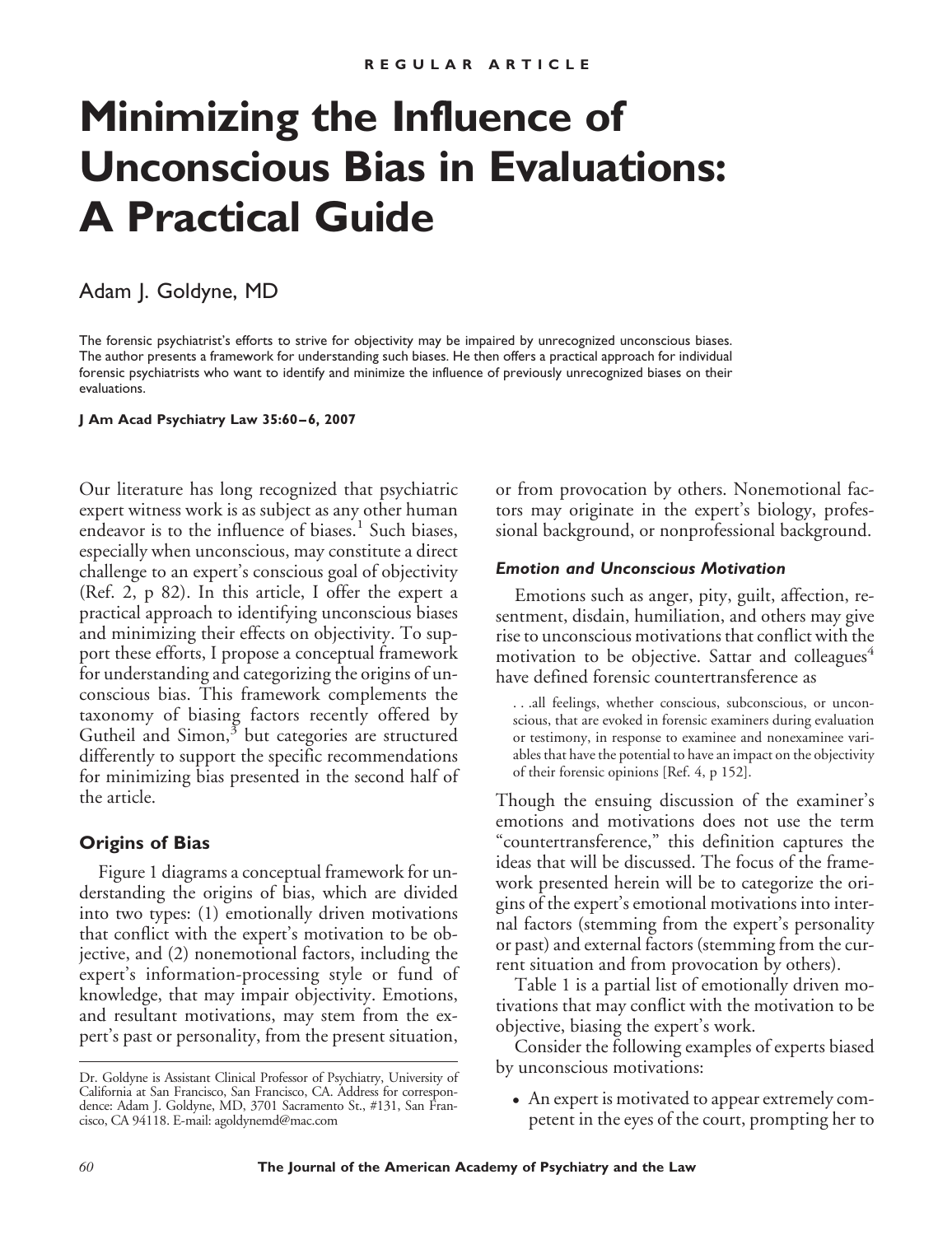#### **Goldyne**



Figure 1. A framework for conceptualizing the origins of bias.

opine unequivocally about an issue debated in the psychiatric literature.

- An expert's perpetual fear of harming others motivates him to avoid harming a defendant he has been hired to evaluate. The defendant meets criteria for antisocial personality disorder, but the expert does not include this in his diagnoses, telling himself, "Everyone will realize that anyway . . . I don't need to convict the defendant myself."
- An expert is motivated to humiliate and punish an evaluee whose crime she reviles. In interviewing the evaluee and collateral sources, the expert assiduously explores reports consistent with a stigmatizing personality disorder, but makes little effort to explore details indicative of posttraumatic stress disorder.

**Table 1** Emotionally Driven Motivations That May Bias the Expert

| Avoid harming others                               |
|----------------------------------------------------|
| Avoid being disliked                               |
| Avoid being controlled                             |
| Avoid being harmed                                 |
| Avoid being humiliated                             |
| Help or protect                                    |
| Humiliate or punish                                |
| Compete                                            |
| Gain materially                                    |
| Be liked                                           |
| Please authority figures                           |
| Control                                            |
| Take advantage of others                           |
| Defy authority figures                             |
| Appear or be more adequate, superior, or competent |
|                                                    |

#### *Origins of Emotion and Unconscious Motivation*

The Expert's Past. Motivations may arise as a result of resonance between the present situation and the expert's past. For example, an expert hired by an attorney whose imperious demeanor resembles that of her father may experience an unrecognized motivation to please him. Alternately, an expert may be infuriated by an attorney who is well liked, but who reminds her of her contentious sister, and may unthinkingly opine in a manner unfavorable to the attorney's client. Similarly, an expert whose spouse died during a routine operation and who is now evaluating a surgeon accused of malpractice may be motivated to punish the surgeon with an opinion damaging to him.

The Expert's Personality. Certain types of motivations may be typical of the expert's personality, rather than unique to a given situation. For example, one expert's characteristic motivation to protect the weak may cause him to favor personal injury plaintiffs, whereas another expert's motivation to enforce personal responsibility may cause her to evaluate the same plaintiffs more skeptically. An expert characteristically motivated to avoid doing harm may selectively discount information unfavorable to her evaluee. An expert characteristically motivated by the wish for financial gain to the exclusion of other wishes may be more likely than others to allow this motivation to overwhelm the motivation to be objective. It should be noted that, because an individual's past experience often influences personality, motivations that stem from the expert's personality typically also stem from the expert's past.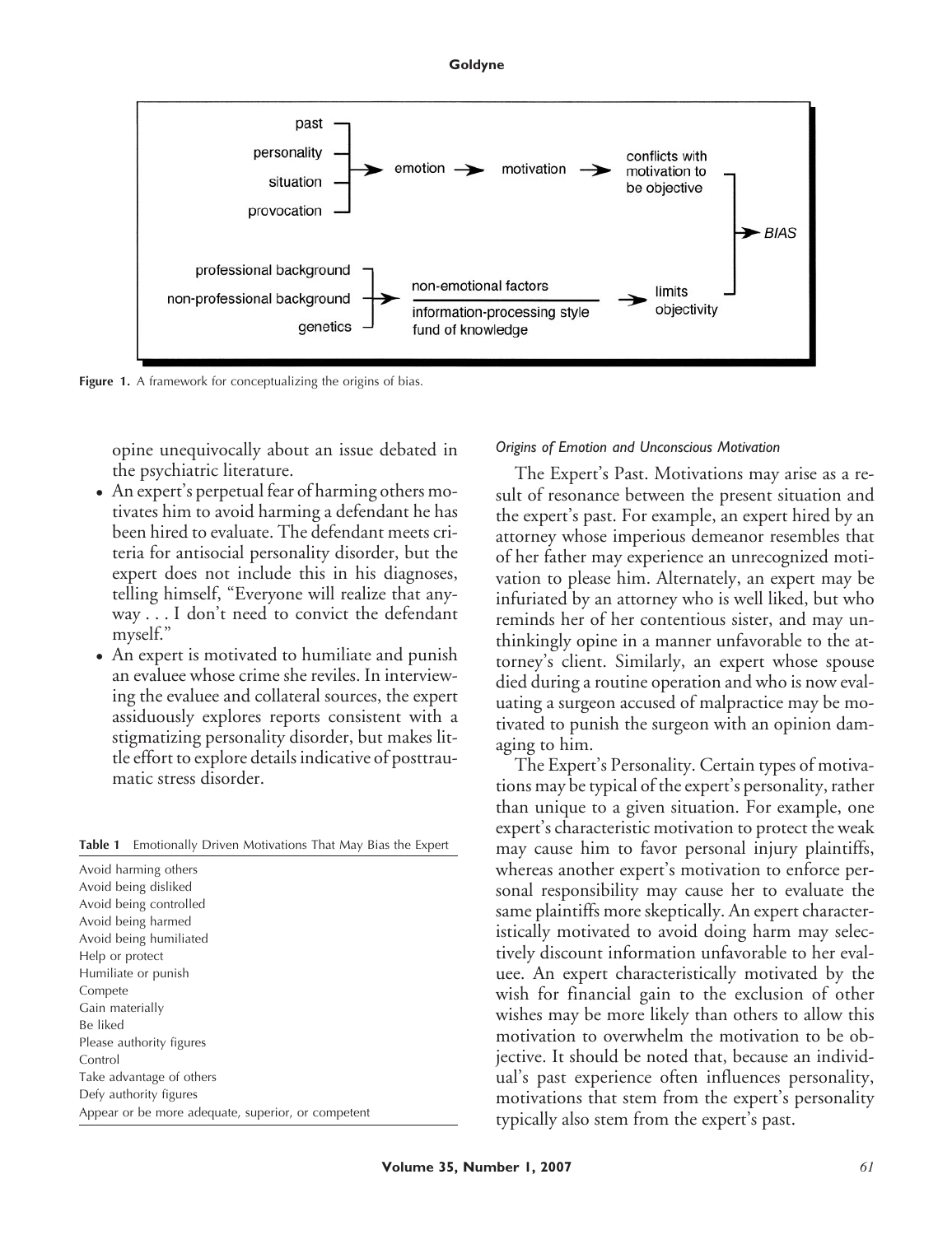Many authors have addressed bias that arises when the expert deviates "from the role of forensic scientist into the role of zealot or crusader, whose efforts constitute a personal or political agenda" (Ref. 1, p 221). Indeed, sociopolitical beliefs, when they are strong enough to influence the outcome of expert work, may be seen as sources of bias stemming from the expert's personality. For example, consider an expert strongly opposed to the death penalty. When asked to evaluate a defendant facing potential execution, she accepts the case rather than recognize that her beliefs might impair her objectivity. Her evaluation is ultimately biased to favor the defendant. This example parallels recent attention to the notion that ethics-related beliefs are likely to influence psychiatrists evaluating the competence to consent to assisted suicide.<sup>5</sup> In addition to conscious aspects of her sociopolitical beliefs, the strength of the bias may reflect unconscious, personality-based motivations, such as the motivation to protect the defendant or to defy the authority of an unjust government.

Current Situation. Certain situations, by their nature, may give rise to biasing motivations. This truism is reflected in several areas of concern to forensic psychiatrists. Examples include universal tensions such as that between the expert's duty to objectivity and the attorney's advocacy role, as well as biases that arise from specific factors such as the expert's financial desperation or inexperience. An understanding of situational bias also underlies admonitions against evaluating one's patient (because one is motivated to help the patient) and against contingency fees (because one is motivated to help the retaining attorney for financial gain).

At times, situations merely enhance a motivation that already exists because of the expert's personality or past. For example, an expert who has a competitive personality may be particularly vulnerable to the situation-induced motivation to advocate for the party retaining her.

Provocation by Others. It is possible for the expert to experience motivations that stem primarily from provocation by another individual. The distinguishing feature of such situations is that the individual in question provokes similar responses in people other than the expert. For example, a particularly attractive evaluee might motivate many experts to testify on his behalf, a particularly infuriating or off-putting evaluee might provoke many experts to want to discredit him, and a highly controlling attorney might provoke many experts to want to defy him through opinions unfavorable to his client.

## *Information-Processing Style and Fund of Knowledge*

## *Information-Processing Style*

The expert's information-processing style may impair objectivity. This topic has been explored by the heuristics and biases literature, which emphasizes that judgments are often biased because individuals interpret complex situations based on inaccurate but simplifying assumptions known as heuristics. One such heuristic is the "availability heuristic," a tendency to base one's judgments more on prominent memories than on normative data. An expert operating under this heuristic might overvalue the violence risk of a psychotic evaluee based on her memory of one psychotic patient from her training. She would discount research showing that most psychotic individuals are not at increased risk for violence. Recently, attention has been focused on the biasing effect of heuristics on psychiatric disability evaluations.<sup>6</sup> For an approach to minimizing the effects of heuristics and biases on forensic evaluations, the reader is referred to an excellent article on the subject (see Ref. 7).

Theoretical perspective also may inform the expert's information-processing style. For example, experts trained predominantly in the diagnosis of mental disorders with presumed biological origins, such as schizophrenia or bipolar disorder, may overestimate the likelihood of such disorders in evaluees. Conversely, experts trained in psychodynamic, cognitive-behavioral, or other psychological modes of understanding symptoms may downplay the role of biological etiologies in their forensic evaluations.

## *Fund of Knowledge*

The expert's fund of knowledge that is relevant to an evaluation may affect objectivity. Differences in fund of knowledge may stem from the expert's professional background, including training, clinical experience, or awareness of the most current literature. For example, as Gold has noted, the forensic psychiatrist who does not know that women frequently fail to report unwanted sexual advances in the workplace may, in evaluating a plaintiff alleging sexual harassment, interpret an evaluee's lack of reporting as evidence that she was not distressed.<sup>8</sup>

Bias also may reflect the effects on fund of knowledge of personal factors, including the expert's race,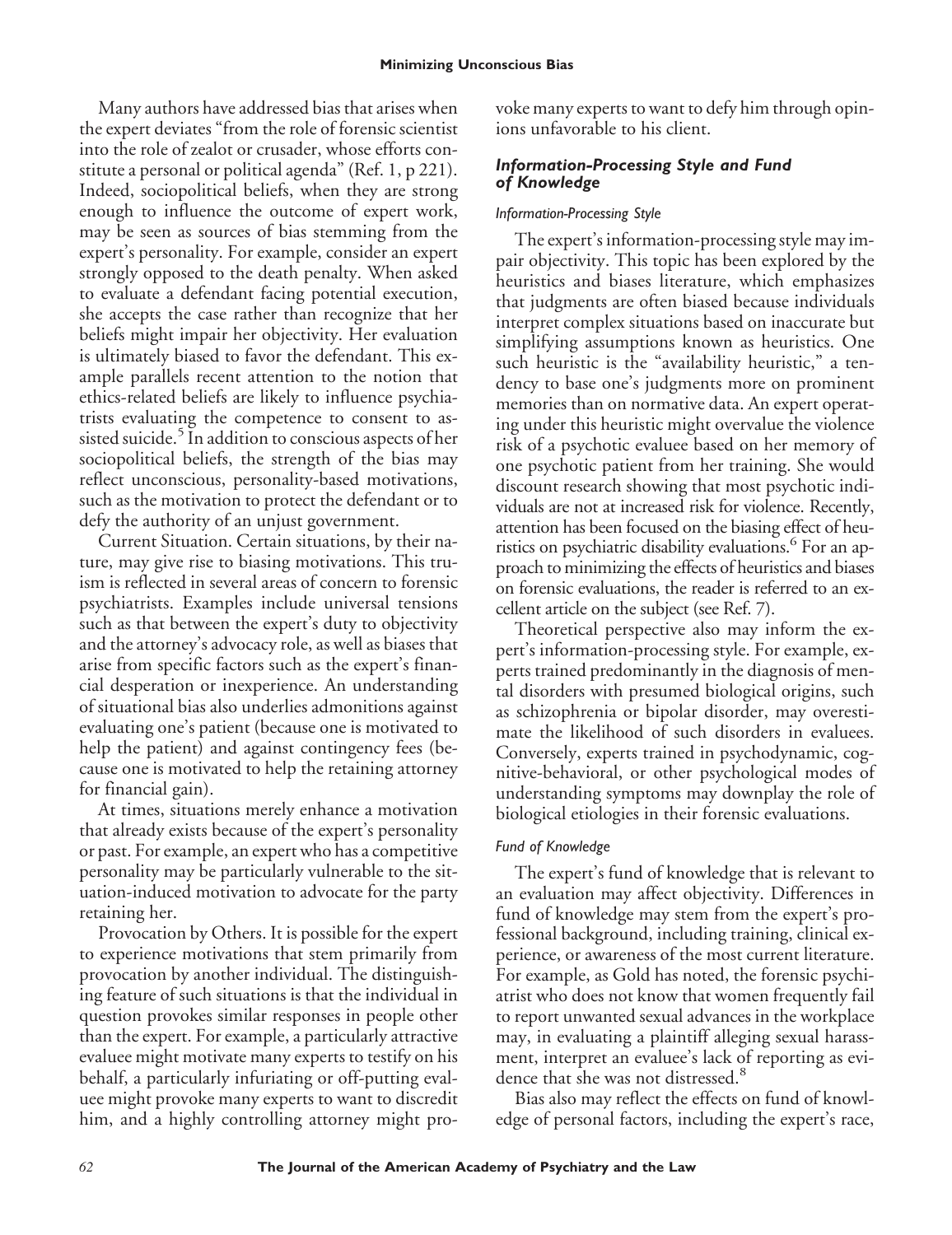sex, religion, culture, ethnicity, sexual orientation, or early-life exposure. For example, an expert evaluating a litigant from a different culture may mistakenly interpret a history of teenage stealing as evidence of incipient antisocial features, oblivious to the fact that such behavior is a typical rite of passage in the evaluee's culture.

### *Example*

The following example synthesizes concepts discussed herein. It may be helpful to refer to Figure 1 while reading it:

Ms. Z. is suing for emotional damages from the owner of a parking lot where she tripped and fell with minimal physical injury. She alleges that she has been very depressed since the incident. In fact, Ms. Z. is malingering her depression, which is no worse than her baseline dysthymia. The fact that she is malingering could be detected by noting inconsistencies in her account, by exploring these discrepancies in an interview, and by interviewing her coworkers.

The plaintiff's expert, Dr. A., misses these indications of malingering and opines that Ms. Z. has depression triggered by her fall. This erroneous conclusion—which Dr. A. defends sincerely—is based on a series of decisions made under the influence of unconscious bias favoring Ms. Z. Usually diligent, Dr. A. inadvertently overlooks several inconsistencies in Ms. Z.'s account of her symptoms. During the interview, Dr. A. is impressed by Ms. Z.'s tears and accepts her statements that she "can't concentrate" and that she "is not interested in work" as signs of depression without carefully assessing her baseline levels of concentration or interest in work. Finally, Dr. A. asks the attorney for copies of depositions of Ms. Z.'s coworkers, but does not follow up when the attorney fails to respond to these requests.

Dr. A.'s bias stems from at least two factors. First, her memory of a patient who became depressed around the time of a fall leads her to overvalue the link between falls and depression (an effect of information processing). Second, she feels affinity and compassion for Ms. Z. and is motivated to favor her. This motivation has to do with the fact that Ms. Z. has a likable demeanor and inspires many to want to help her (the influence of provocation), that Ms. Z. reminds Dr. A. of a favorite grandmother (the influence of the past), that Dr. A. is generally altruistic (the influence of personality), that Dr. A. has been anxious to do more civil forensic work and wishes to please the attorney (the influence of the situation), and that Dr. A. wishes to be helpful to counteract guilty feelings connected to her husband's recent criticism of forensic work as "heartless" (the influence of provocation).

This example illustrates three important points. First, bias may be the product of numerous underlying factors. Second, motivations are almost always directed at other individuals, some of whom may be connected to the case (e.g., the plaintiff and attorney) and some of whom may be unconnected individuals from the expert's past (e.g*.*, Dr. A.'s grandmother) or present (e.g., Dr. A.'s husband). Third, experts may not recognize their biasing emotional motivations (which may be too difficult to acknowledge) or their nonemotional biases (which may be so ingrained that they are transparent).

### *Proactively Detecting and Minimizing Bias*

#### *Why Detect and Minimize Bias Proactively?*

Consider an expert who, during a case, notices herself feeling negative and wonders if she may be biased. She begins to consider her motivations and decides to consult a colleague about potential sources of bias. Such a response to an inkling of bias is probably the primary mode of bias detection among experts, but it is problematic, because most experts will fail to experience such an inkling in response to unconscious biases and thus will fail to engage in the needed introspection.

Simon and Wettstein<sup>9</sup> have advised that "the forensic psychiatrist should endeavor to be aware of his or her personal biases while, at the same time, making the appropriate correction for these biases." I propose that a proactive approach—in which the expert actively attempts to discern potential sources of bias, rather than passively awaiting an inkling of them—would greatly improve bias detection and minimization. This suggestion is based on the hypothesis that deliberate cueing may alert the expert to biasing motivations or to nonemotional factors that otherwise might remain unrecognized. To express the idea another way, since a subjective sense of bias is an insensitive measure of unconscious bias, proactive bias detection is indicated to maintain forensic objectivity.

#### *An Approach to Proactive Bias-Detection and Prevention*

The following set of introspective tasks is offered as an approach to proactive detection and prevention of bias. The tasks are designed to cue the expert's recognition of motivations and nonemotional factors that previously have been transparent or difficult to acknowledge. Each task asks the expert to examine potential sources of bias from a slightly different perspective. The expert should complete each task deliberately and actively, probably in writing. The case of Dr. A. and Ms. Z. is used to illustrate each step.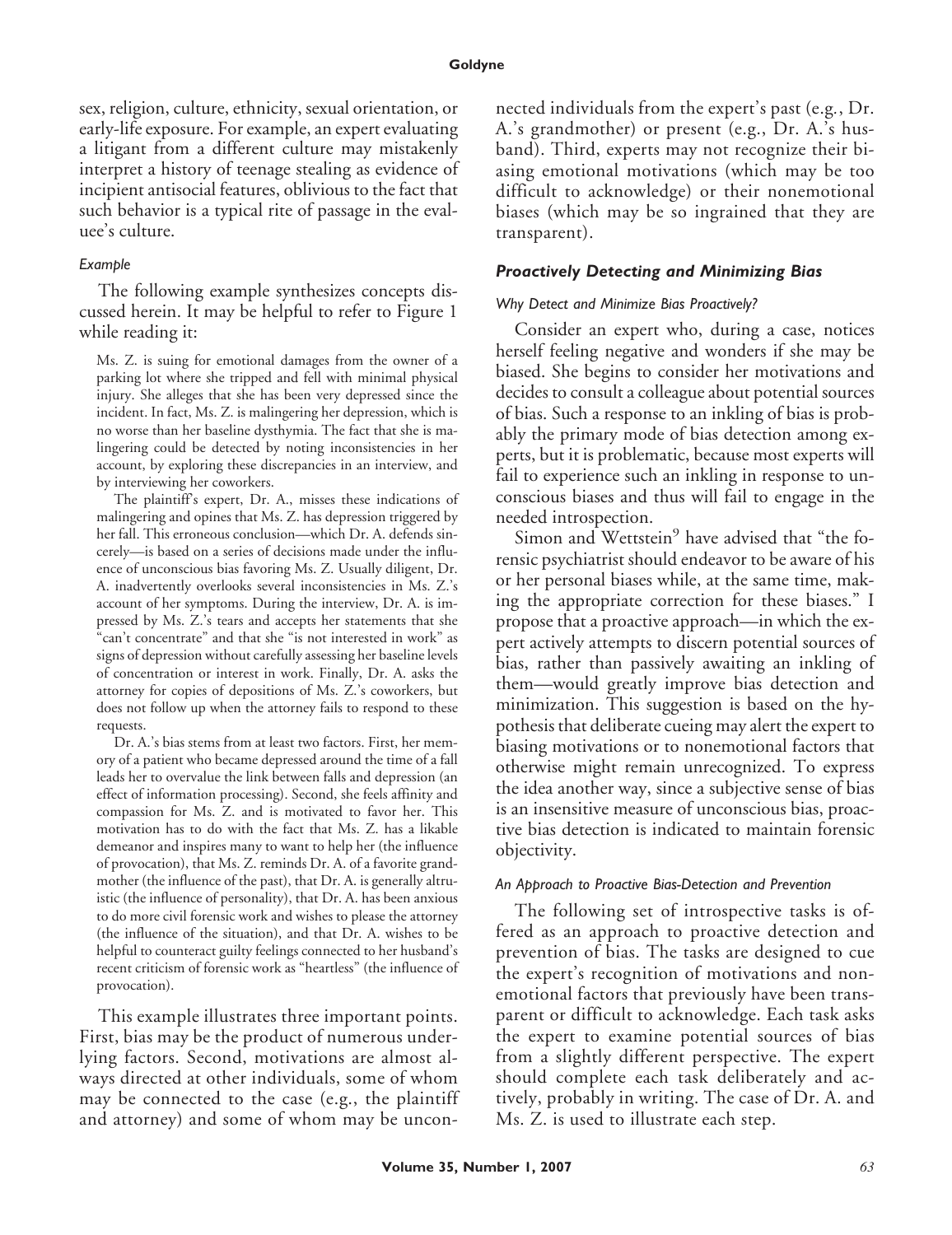**Table 2** Questions That an Expert May Use to Detect His or Her Own Unconscious Biases

| <b>Emotions and Motivations</b> |                                                                  |
|---------------------------------|------------------------------------------------------------------|
|                                 | Did I think about this case more or less that is typical?        |
|                                 | Field I defed accessived a straight season a familiar distribute |

Did I think excessively about someone involved in this case?

Have I been more or less diligent than is typical?

Is my report or opinion narrower or broader than requested?

Does my opinion resemble my opinions in other cases?

Have I had interpersonal difficulty with other parties connected to this case?

Am I having difficulties outside the case?

Do others suspect me of bias?

Does this case resonate with my sociopolitical beliefs?

Do I have preexisting emotions or motivations about an issue or person related to this case?

Have I failed to follow up on discrepancies or details in this case? Have I failed to consider the possibility that mental symptoms are malingered or factitious?

Fund of Knowledge

Is my personal background appropriate for this case?

Is my training and experience adequate for this case?

Information-Processing Style

Does my theoretical perspective leave aspects of the case unexplained?

Does my reasoning involve unchecked heuristics and biases?

1. Consider each question in Table 2. Are there clues that I may be biased?

*Example*: Consider how Dr. A. might complete this task. She might note that she has been thinking about the case inadvertently, that she likes Ms. Z., that she has felt uneasy with her husband's critical view of forensic work, that she has neglected to insist on review of depositions of Ms. Z.'s coworkers, and that she forgot to follow up on discrepancies that arose during Ms. Z.'s interview.

2. Who are the significant individuals connected to this case? Who are significant individuals in my personal life, past or present, who motivate me in some way?

*Example*: Dr. A. might list the attorney, the plaintiff and others connected with the case. She also would list people from her personal life, including her grandmother and husband.

3. Consider each individual on the list, asking: do I feel positive emotions (admiration, attraction, affinity, desire, love, pride, tenderness, compassion, or pity) or negative emotions (fear, anger, humiliation, tension, anxiety, apathy, ambivalence, shame, or guilt) in connection with this person?

*Example*: Dr. A. might note affinity and compassion for Ms. Z., anxiety about the attorney's hiring her in the future, and guilt about her husband's suggestion that forensic work is "heartless."

4. Consider each individual on the list, asking: have my emotions toward this person given rise to motivations? Am I motivated to help, protect, humiliate, punish, compete with, gain materially from, be liked by, please, control, take advantage of, defy, or appear superior to this person? Am I motivated to avoid harming, being disliked by, being controlled by, being harmed by, or being humiliated by this person?

*Example*: This task might cue Dr. A. to recognize that affinity and guilt about being heartless motivate her to help Ms. Z. and that anxiety about being hired again motivates her to want to please the attorney.

5. For the emotions and motivations identified thus far, what are the relative influences of situation, of provocation, of my past, and of my personality?

*Example*: This task might cause Dr. A. to examine the sources of her affinity for and desire to help Ms. Z. The cue to consider the situation may alert her to her theretofore unconscious desire to please the attorney. In considering the role of provocation, she might imagine that Ms. Z. would be likable to many people. In considering the past, she might recognize similarities between Ms. Z. and her grandmother. Initially, she might be unable to recognize any personality factors relevant to her motivation to help Ms. Z.

6. Do emotions, motivations, or nonemotional factors that I have experienced in previous cases play a role in this case?

*Example*: This task might cause Dr. A. to note that, in the past, others have chided her about the fact that her altruism causes her to "see only the good" in her evaluees. After thinking about it, she realizes that this is an aspect of her personality that may have enhanced her motivation to help Ms. Z.

7. Is my professional background limited with regard to this case?

*Example*: Dr. A. initially might be unable to think of any limitations in her professional background that would affect the case.

8. Does my personal background limit my fund of knowledge with regard to this case?

*Example*: This question might cue Dr. A. to recognize that she is unfamiliar with Ms. Z.'s culture and how it would affect the presentation of depression.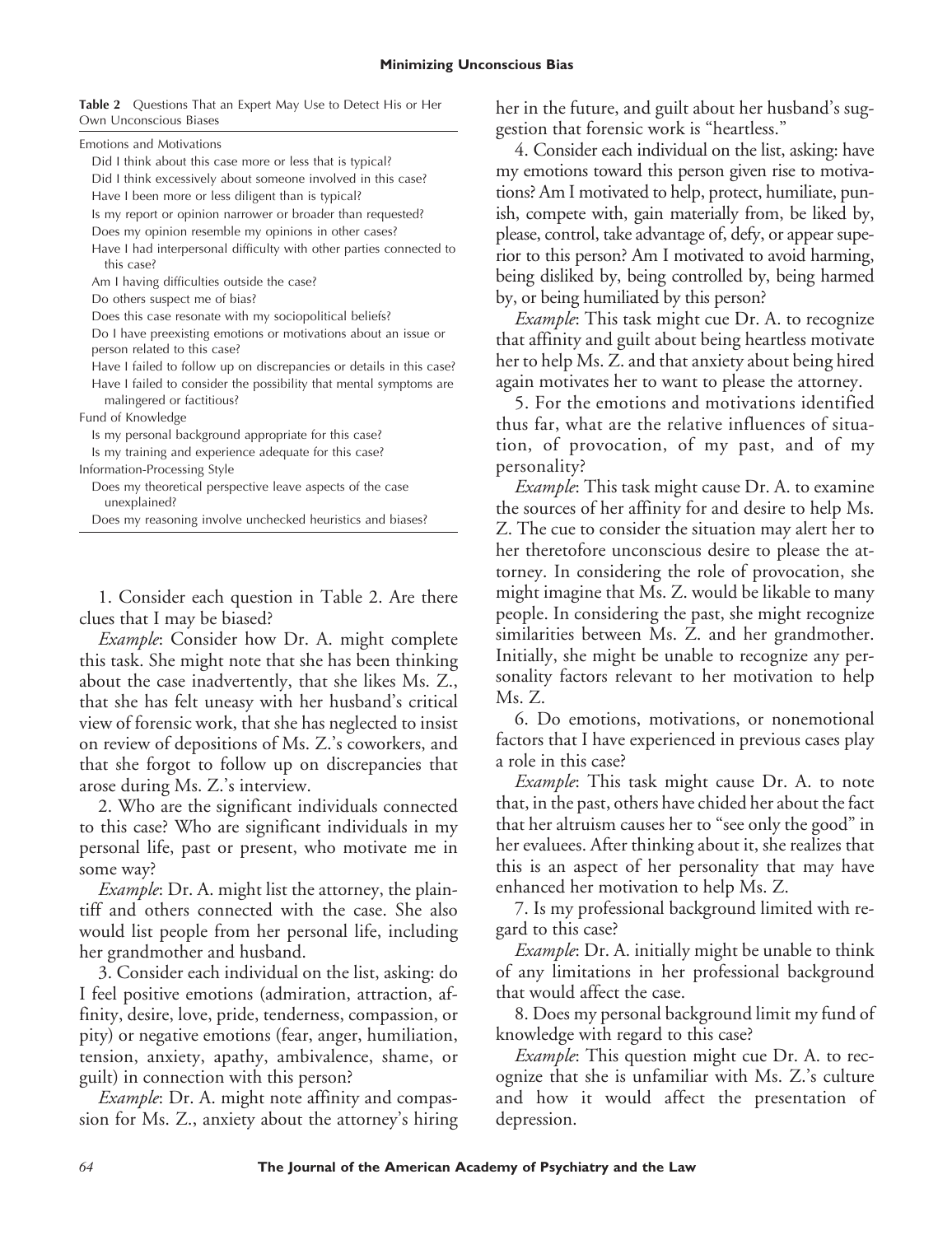9. Which of my decisions could have been approached in several acceptable ways? Included might be decisions regarding:

- The pursuit of collateral information;
- What to address during interviews;
- How to investigate discrepancies;
- Whether the evaluee's mental condition meets given DSM criteria or diagnoses;
- Cause and effect;
- Whether the evaluee's mental state meets specific legal criteria;
- Disputed psychiatric issues; or
- The degree of probability to which opinions are held.

10. Were any of these decisions influenced by the potential motivations or nonemotional factors identified in previous steps?

*Example*: This task may cue Dr. A. to recognize that her failure to confront discrepancies in Ms. Z.'s account of the fall, her uncritical acceptance of Ms. Z.'s reports of depressive symptoms, and her failure to insist on depositions from Ms. Z.'s coworkers may all have been influenced by her motivation to help Ms. Z.

11. How would an expert without my motivations or nonemotional biases—or with opposite motivations or nonemotional factors— have judged or reasoned differently? Was my work biased by ignoring such reasoning?

*Example*: Dr. A. might recognize that an expert who is not motivated to help Ms. Z. might have explored all discrepant data, pursued the missing depositions more assiduously, and focused more critically on malingering before diagnosing depression. She might then recognize her failure to take these measures as signs of bias.

12. If work was biased, revise judgments and opinions to incorporate the reasoning identified in step 10.

*Example*: If Dr. A. recognizes her bias before she has completed work on her report, she might revise her approach accordingly. For instance, she might obtain the missing depositions and learn that Ms. Z.'s symptoms do not reflect a new depression. She might re-interview Ms. Z. (if possible) and find that Ms. Z. responds to probing questions by becoming increasingly evasive and reporting more severe symptoms that conflict with earlier reports. Taking this additional information into account, Dr. A. might opine that Ms. Z.'s symptoms do not meet criteria for major depression, might question the causal link between her symptoms and her fall, and might raise the question of malingering in her report.

## *Pitfalls in Proactive Bias Detection*

Proactive bias detection is challenging. It requires the vigilance to suspect bias when it is not overt, the discipline to question oneself without external compulsion, the strength to resist becoming defensive, and the courage to risk confronting painful motivations in the service of forensic objectivity.

Failure to consider each step fully may reflect the expert's belief that potential bias deserves attention only if overt, ignoring the fact that bias is most problematic when it is unconscious. More difficult may be the expert's belief that he is too intelligent or too sophisticated to overlook bias. In fact, a desire to dismiss any of the steps outlined most likely reflects the fact that it can be difficult to confront biasing aspects of motivation, information-processing style, or fund of knowledge.

The expert can overcome such difficulty by deliberate adherence to the attitude that objectivity is compromised unless proven otherwise. Diligence may be facilitated by imagining a discerning peer who continually suspects bias and demands that the expert prove him wrong. This approach resembles the diagnostic approach to a medical complaint: possible diagnoses are enumerated systematically and none is discounted without explicit consideration and reasoning. Equivalent diligence is appropriate to the expert's consideration of factors that may compromise objectivity.

The proactive attempts at bias detection discussed herein will inevitably fail to identify some aspects of unconscious emotions, motivations, informationprocessing styles, or fund of knowledge. These factors—which may be too difficult or too transparent to recognize, even after deliberate introspection may be identified through supervision and peerreview, forums useful not only for pointing out potential biases, but also for reassuring the expert that bias is common, present in worthwhile individuals, and appropriate to explore. Thus, experts should have a low threshold for soliciting colleagues' input.

It should be noted that the approaches to detecting bias that have been described herein do not address the topic of bias prevention—a topic that has been discussed elsewhere and bears more thorough